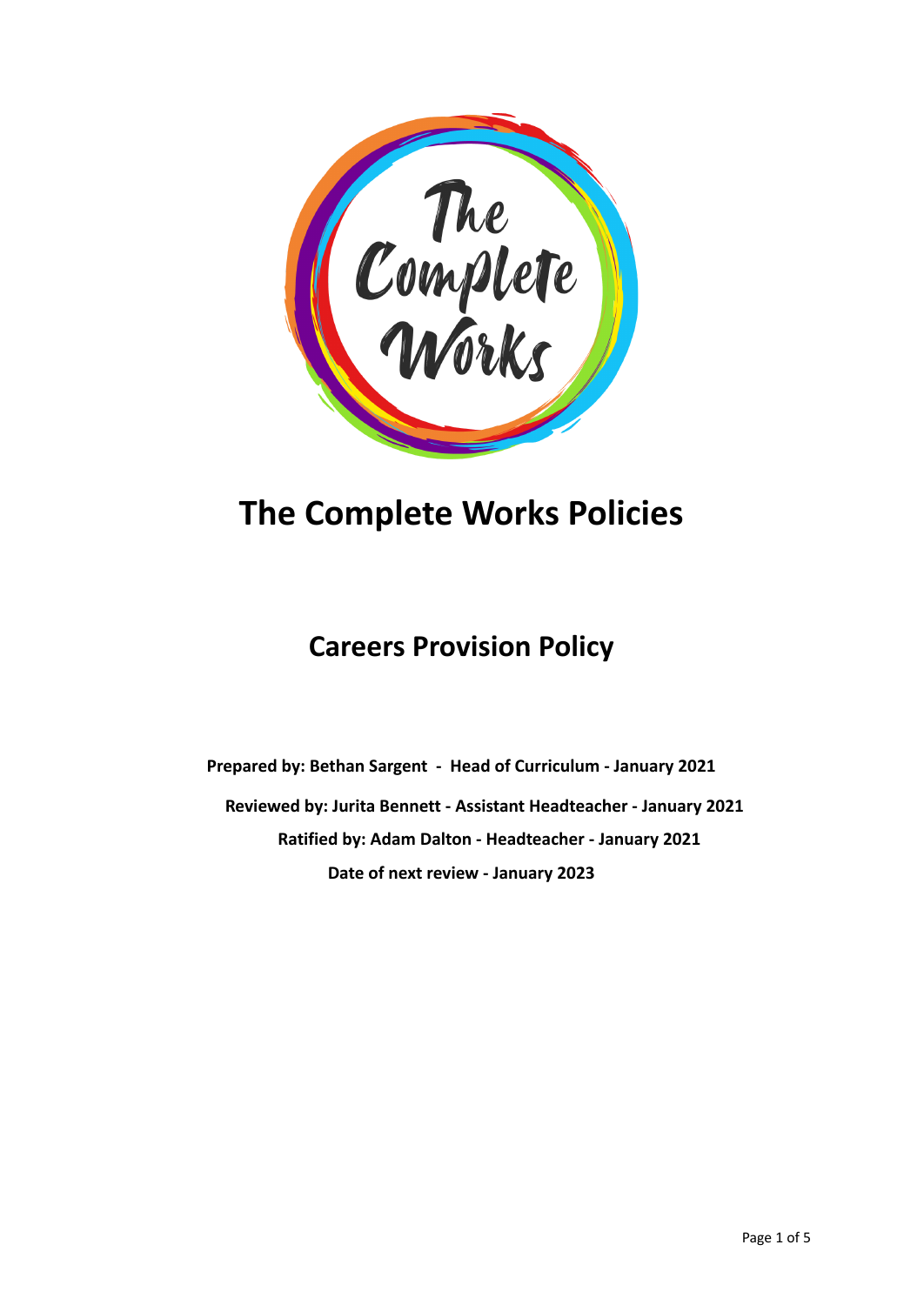

### **Table of Contents**

| 3                       |
|-------------------------|
| $\overline{\mathbf{3}}$ |
| $\overline{\mathbf{3}}$ |
| 4                       |
| 4                       |
| 5                       |
| 5                       |
|                         |

This policy is used in conjunction with other related policies including:

- SEND Policy
- PSHE Policy
- Curriculum Policy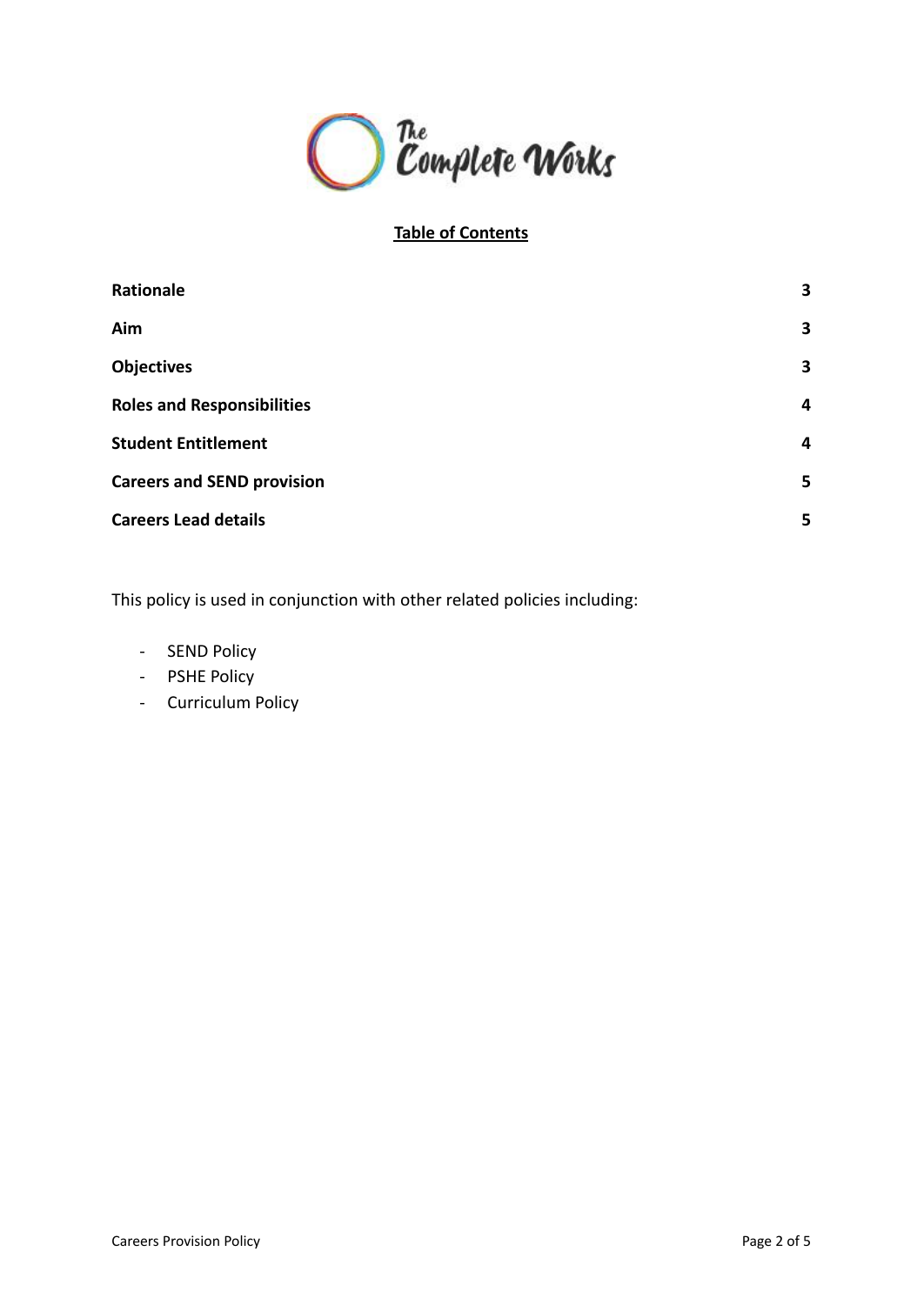

#### <span id="page-2-0"></span>**Rationale**

At The Complete Works, the careers education programme provides students with the opportunity to plan and manage their careers effectively, ensuring progression which is ambitious and aspirational. It promotes equality of opportunity, celebrates diversity and challenges stereotypes. It is designed to meet the Gatsby benchmarks and conforms to statutory requirements.

The Complete Works is committed to providing all students in Years 7-13 with a careers programme which is embedded into the curriculum and includes a variety of creative activities. The programme has been developed in line with the eight Gatsby benchmarks for ensuring best practice and to meet the requirements of the Department for Education's statutory guidance 2018.

The Gatsby Benchmarks

- 1. A stable careers programme
- 2. Learning from career and labour market information
- 3. Addressing the needs of each student
- 4. Linking curriculum learning to careers
- 5. Encounters with employers and employees
- 6. Experience of work places
- 7. Encounters with further and higher education
- <span id="page-2-1"></span>8. Personal guidance

#### **Aim**

We aim to support students to make realistic and informed decisions about their future, by raising aspirations and providing information and guidance.

#### <span id="page-2-2"></span>**Objectives**

To ensure that students:

- develop the skills and attitudes necessary for success in adult and working life
- are aware of the range of opportunities which are realistically available to them in continued education and training at 14+, 16+ and 18+
- are equipped with transferable skills to manage transitions and make informed decisions
- use effectively the resources available so they can make informed and appropriate choices throughout their school journey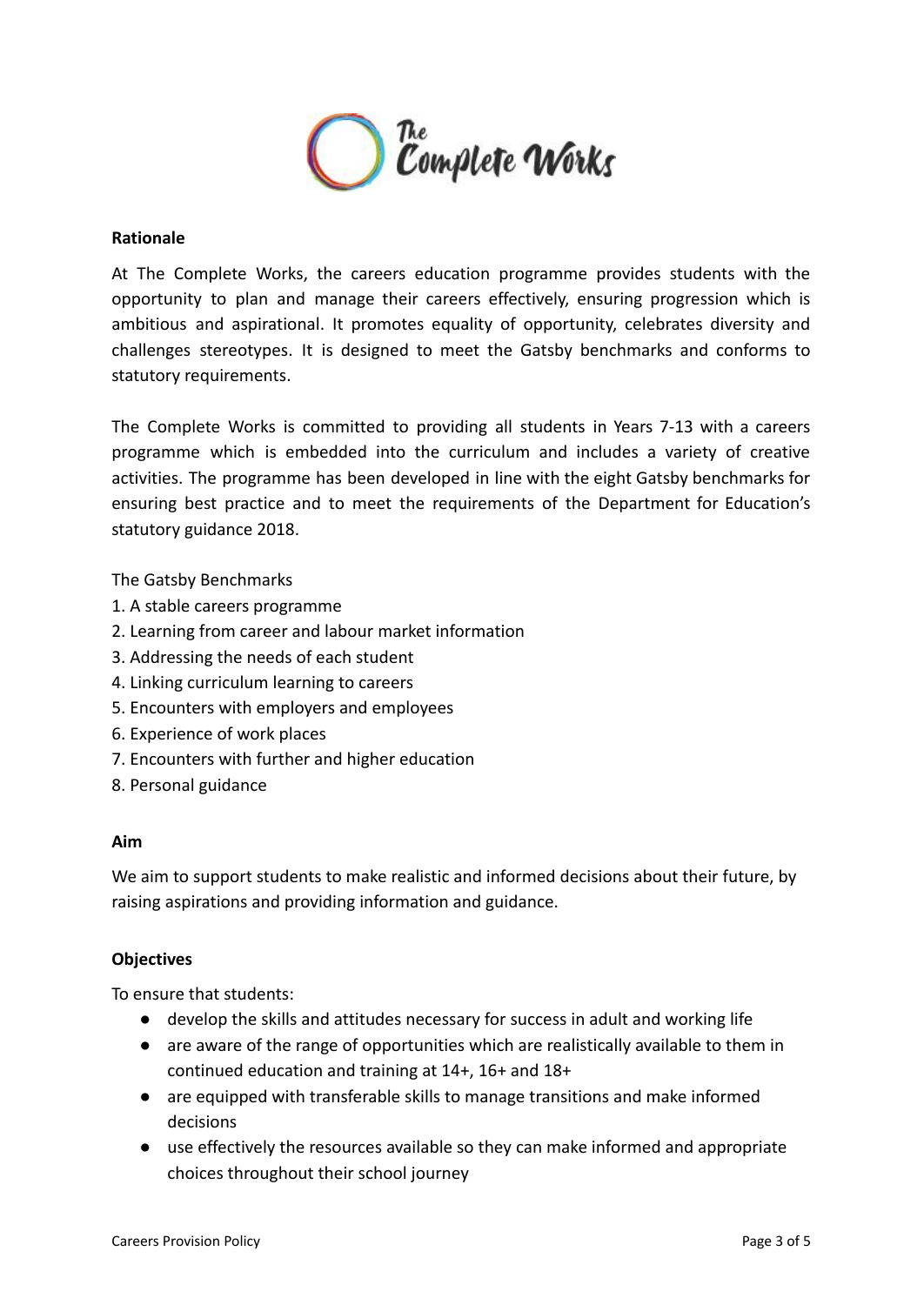

- where possible, experience the world of work and develop transferable skills
- wherever possible leave the school to enter employment, further education or training
- experience a culture of high aspirations, equality of opportunity, in which diversity is celebrated and stereotypes are challenged
- receive extra assistance and guidance to reach their potential, where this is necessary

#### <span id="page-3-0"></span>**Roles and Responsibilities**

- The Careers Leader has overall responsibility for Career Education, Information, Advice and Guidance (CEIAG) provision across the whole school
- Curriculum and Pathways Officers (CPO's) are responsible for liaising with local authorities, colleges and parents
- Subject Leads are key in driving CEIAG into all aspects of the curriculum
- Teachers have a responsibility to incorporate CEIAG links into their teaching wherever possible - example links are provided on the schemes of work
- Special Educational Needs Coordinator (SENCo) is responsible for holding annual reviews
- Creative Engagement Cordinator's work alongside the CPO's to identify student's who would benefit from group/vocational lessons and organise extra-curricular, creative activities for students to get involved with.

Students from New Regents, Tower Hamlets and Southwark Virtual School have access to an independent careers advisor in KS4.

#### <span id="page-3-1"></span>**Student Entitlement**

At The Complete Works, the careers curriculum is delivered in three ways:

- 1) providing career learning as a subject in its own right (PSHE)
- 2) incorporating career learning within other subjects
- 3) organising career learning through co-curricular activities (i.e. creative activities).

Careers provision is mapped against the Gatsby benchmarks. The current careers programme is delivered through a combination of methods, including explicit lessons provided within the taught PSHE and Employability programme in KS3 and KS4, which is predominantly taught on a 1:1 basis.